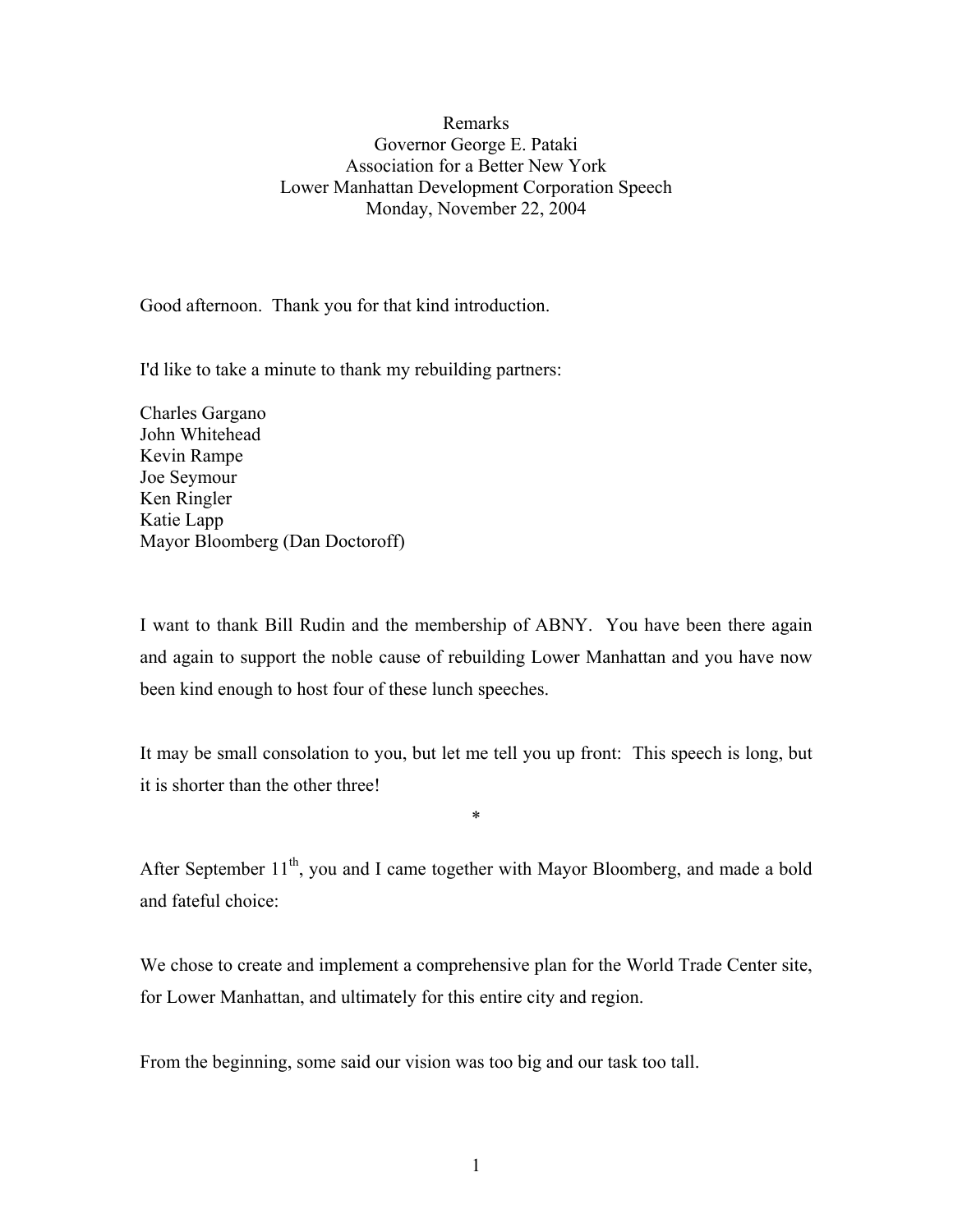They insisted that unacceptable, impossible choices would have to be made – pitting residential needs against those of business, transportation against parks, or new housing against great cultural institutions.

They said that politics and parochial concerns would pit people against each other and doom our plan.

Clearly, the naysayers were wrong.

Yes, there have been choices to make, but in the end, you and I have always known that we had only one choice – and that was to move heaven and earth, not only to restore Lower Manhattan, but to transform it into a community that stood taller and stronger than ever before.

And that meant working through the tradeoffs and the challenges, and choosing to fulfill every part of our ambitious plan.

And choose we did.

We chose job creation -- and quality-of-life measures.

Site construction -- and mass transit revamping.

Cultural planning -- and memorial design.

Most of all, we chose public interest over self-interest – and together, are making our nation proud.

As we continue to rebuild and revitalize, we'll still face difficult choices from diverging interests, but today, I will lay out a plan that shows we don't have to compete with each other in Lower Manhattan – or with any other part of Manhattan.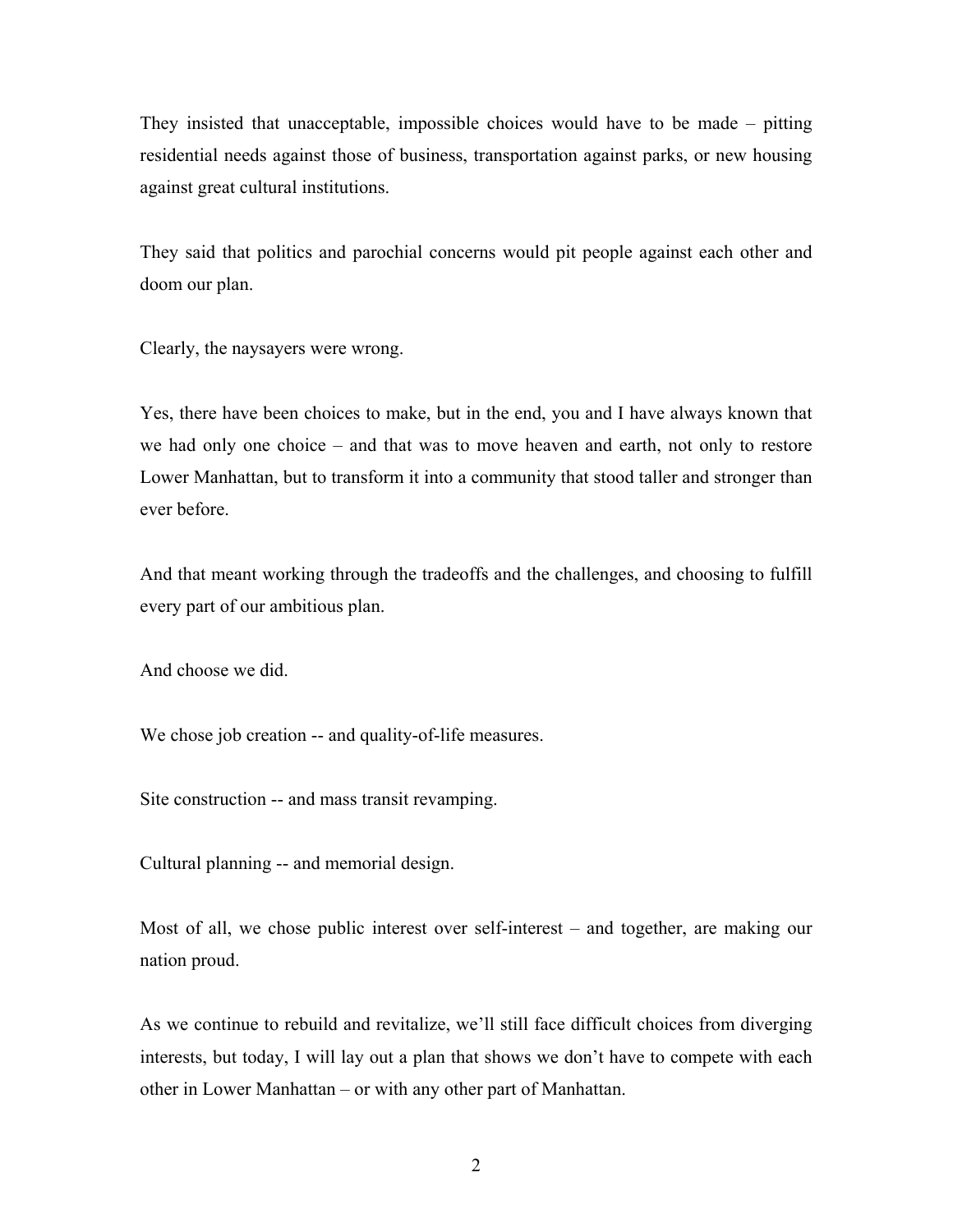Indeed, we can revitalize our downtown economy, manage and complete our construction activity, build a  $21<sup>st</sup>$  century transportation system, support world-renowned cultural institutions, and create a dignified and lasting Memorial.

We can and we will accomplish each of these goals.

It is our obligation.

\*\*\*

Let's start with the engine that drives all of our progress – economic revitalization.

Clearly, we are sowing the seeds for growth, opportunity, and job creation across Lower **Manhattan** 

Since September 11, seventy-five of our largest downtown companies have made longterm commitments to Lower Manhattan.

Over 1,900 smaller firms have signed long-term leases to build and grow their companies right here.

In total, we've helped more than 15,000 companies – large and small, from professional firms to mom-and-pop retailers and restaurants -- stay in business…and stay downtown.

And as a result, we've created and retained over 250,000 jobs, proving once again that Lower Manhattan is back in business and better than ever.

I am pleased to announce that a week from today, our Empire State Development Corporation will launch a new television campaign – starting with the ad you just saw – to encourage more businesses here in New York and around the country to make Lower Manhattan their home and share in the rewards of our rebuilding.

\*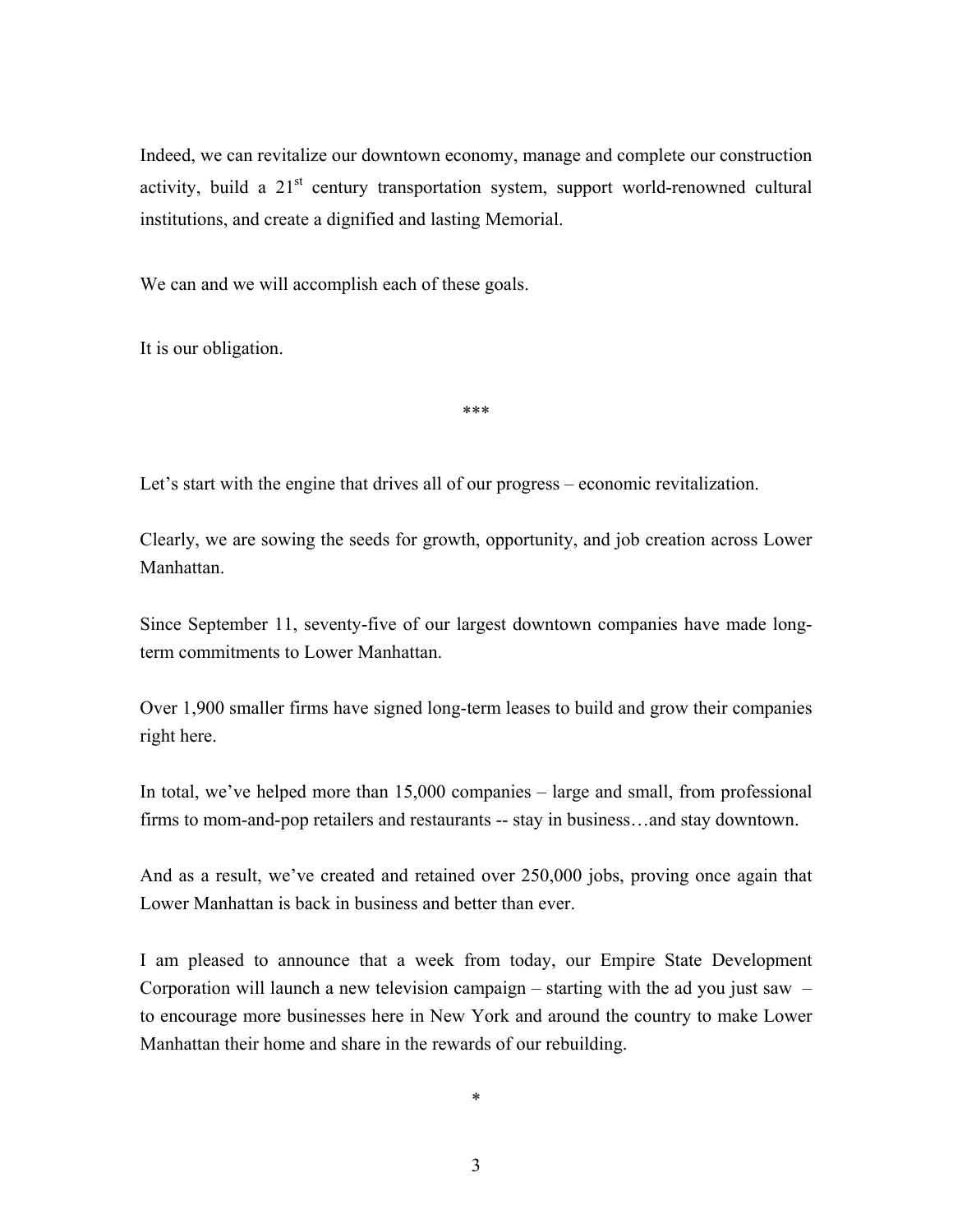In addition to our job creation and retention efforts, the rebuilding process itself has become a key engine of economic progress.

Each of you should have a report on your table which tells this story.

Produced by an independent economic analysis firm, it paints a vivid portrait of how investments made by the Lower Manhattan Development Corporation have dramatically affected this city.

Already, our efforts to rebuild and revitalize Lower Manhattan are yielding more than \$3 billion in economic impact.

And as the report indicates, we can expect the rebuilding to bring in billions more, creating more jobs and opportunity in the years to come.

In fact, we estimate that long-term redevelopment efforts will bring in over \$25 billion each year and over 130,000 new jobs by the year 2025.

The report is clear: Every dollar we commit to reviving Lower Manhattan will create many more dollars worth of growth and opportunity for years to come. And that is good for this city, and good for all who live and work in this community.

\*

Now, as we look to the future, we need to be clear and prudent. This report makes clear that the choices we make and how we spend our remaining resources are critical not only to our rebuilding efforts, but to our economic revival.

To this end, I have directed the LMDC to work with Mayor Bloomberg and myself to produce a plan for allocation of the agency's remaining funds by March of 2005.

Developing this plan will require us to make choices and set priorities. I would like to begin the conversation by setting some clear priorities today.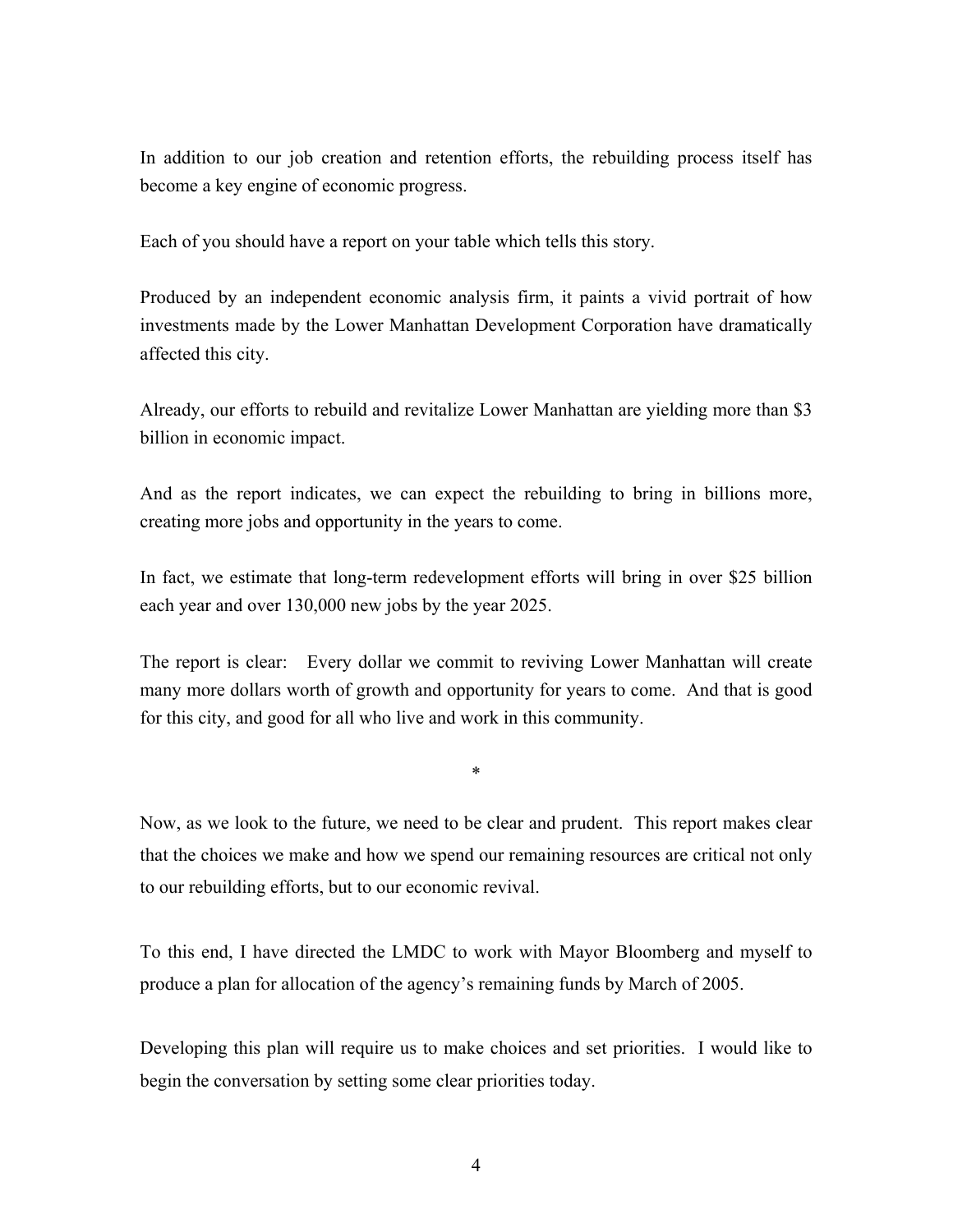First and foremost, we must guarantee that we have the funds necessary to build the memorial to the heroes we lost on September  $11<sup>th</sup>$ . No task is more important -- creating this memorial is our solemn obligation and strongest mandate.

Next, we must ensure that we have all the resources we need to rebuild the World Trade Center site – in particular the cultural spaces envisioned in our master plan. Our public funds should be used on the site as appropriate for public infrastructure.

In addition, we must make sure we have the funding to fulfill our transportation needs – including the crucial rail link to Long Island and JFK airport.

As part of the rebuilding, we must also restore the facilities nearby the site that were damaged on September  $11<sup>th</sup>$  -- and that includes Fitterman Hall. This building, an institution of our great City University, was badly injured in the attacks and, three years later, remains wounded. Now we must repair Fitterman – renewing its health and vitality.

And I am pledging my support now to see that this becomes a reality.

Finally, we must decide upon those critical off-site initiatives that will contribute to the broader revitalization of Lower Manhattan – including an investment in Hudson River Park's still-unfulfilled Tribeca section.

In its rapid development, Hudson River Park has quickly become one of New York's most treasured open spaces. Through funding from the LMDC, we will be able to complete the Tribeca section of this five-mile, 550-acre park and provide the community with even more recreational space and access to the river.

As we develop this allocation plan, we must engage the public so that all voices are heard – and so that we've created a well-informed and highly effective strategy for Lower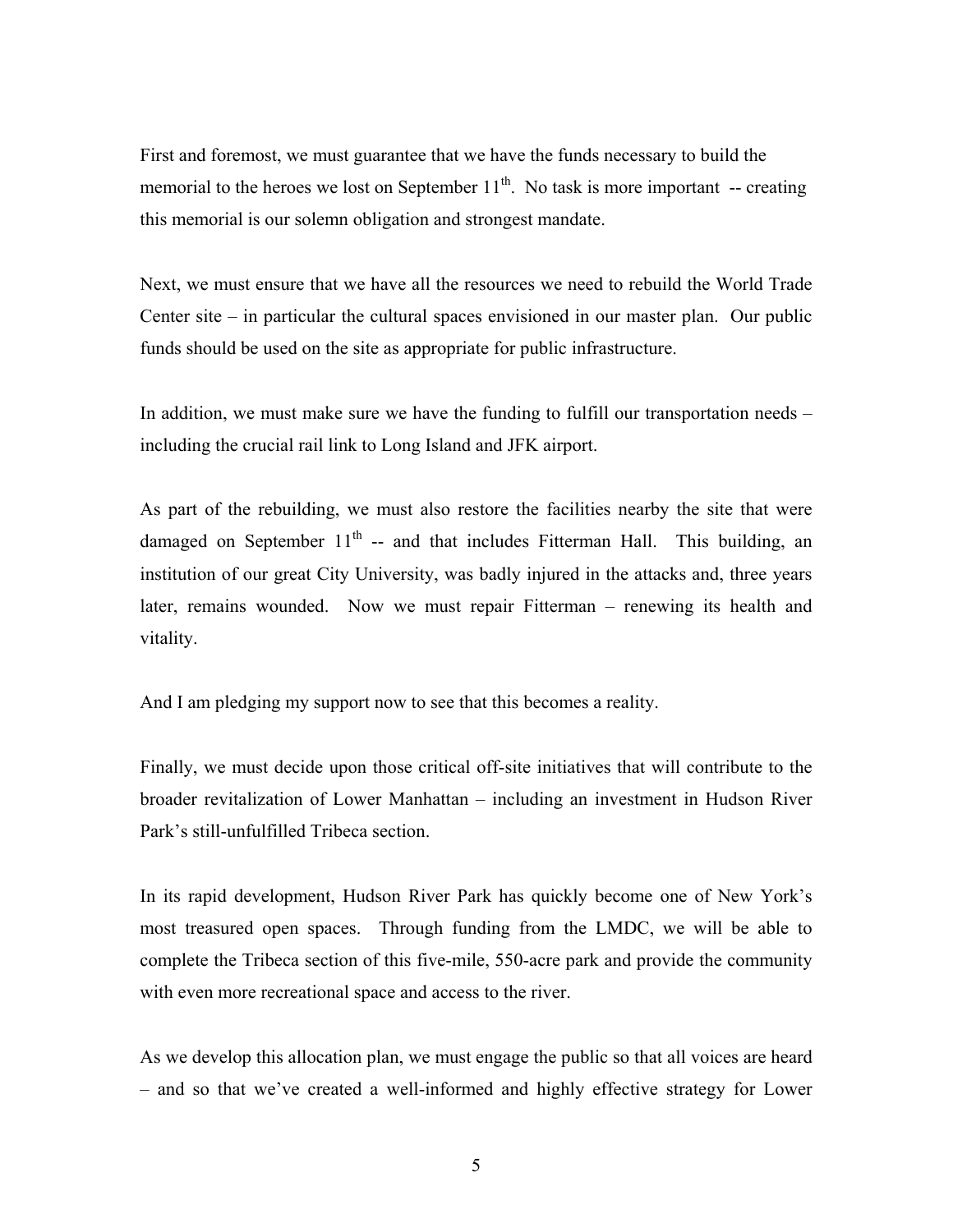Manhattan's continued resurgence. It's time to assemble this plan – and, working together, we will.

\*\*\*

Just last month, together with Larry Silverstein and his team, we raised the last beam of steel for 7 World Trade Center – one month ahead of schedule.

By early next year, the curtain wall – the tower's gleaming glass shell – will be completed.

Next November, we expect 7 World Trade Center will receive its license to open for business – the certificate of occupancy.

And in 2006, we will cut the ribbon for downtown's newest office complex -- ensuring that the last building to fall that tragic day will be the first to reopen.

\*

In that same year – 2006, we will begin to see Lower Manhattan's greatest sign of progress when Larry Silverstein fulfills his promise to have steel in the sky for the world's largest building -- the Freedom Tower.

We laid the cornerstone on July 4 as promised.

The original stone was placed deep inside the Trade Center site and I am now pleased to announce that a replica of this stone will be created.

This replica will be on display at ground level – for the public to see – and has also been incorporated into the final plans for the Freedom Tower, so that for years to come, it can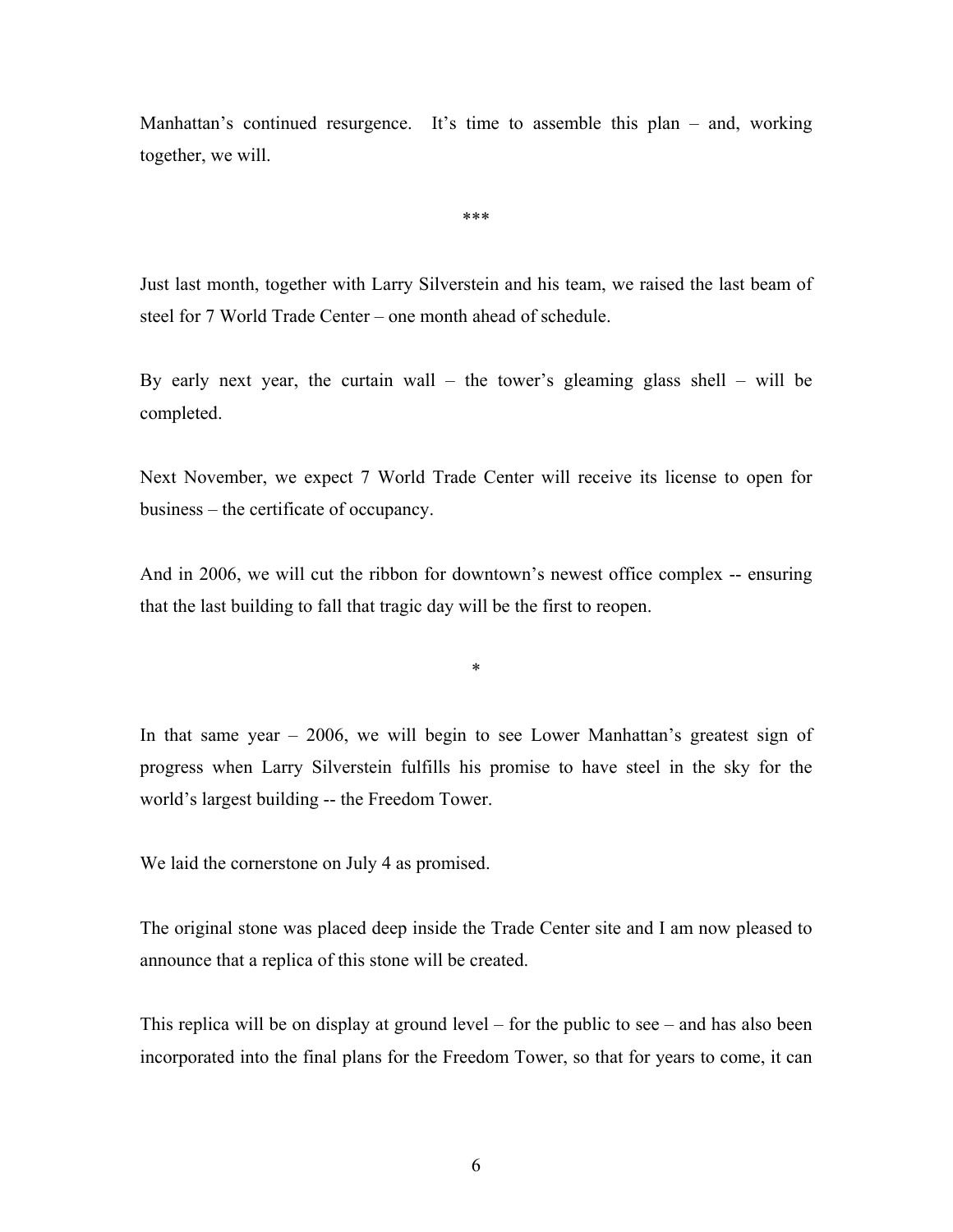serve as a visible reminder of our resolve to build a new symbol of American strength and confidence.

And work has already begun in preparing the site for construction.

Now I'm pleased to report what we can expect to see in the coming months.

In February, excavation will begin for the construction of the Tower's foundations.

Using hydraulic drills and diesel-powered diggers, workers will break up and remove 18,000 cubic yards of bedrock, creating cavities of up to 25 feet in depth for the building's column footings, which will serve as the roots upon which the Tower will grow.

By April of 2005, concrete and steel will arrive for construction. Workers will fill the hollowed-out bedrock with 6,000 cubic yards of concrete that is reinforced with steel rods, forming the foundation for the Freedom Tower.

And work will begin on the slurry wall – the bathtub that envelops the trade center site. A new, three-foot-thick concrete liner will be created in order to reinforce the wall. This liner will also – literally and symbolically – tie the slurry wall of the old World Trade Center to the new structure of the Freedom Tower.

Later in 2005, the below-grade floor slabs and tower columns will begin to rise off the foundation level and climb into the air.

Taken together, these milestones herald the future, when steel meets sky and touches the stars -- and New York is blessed again with the tallest tower ever built.

\*\*\*

Fiterman Hall, the Freedom Tower, and 7 World Trade Center are but three of many projects – public and private – that will be underway, both on and off the World Trade Center site in the coming years.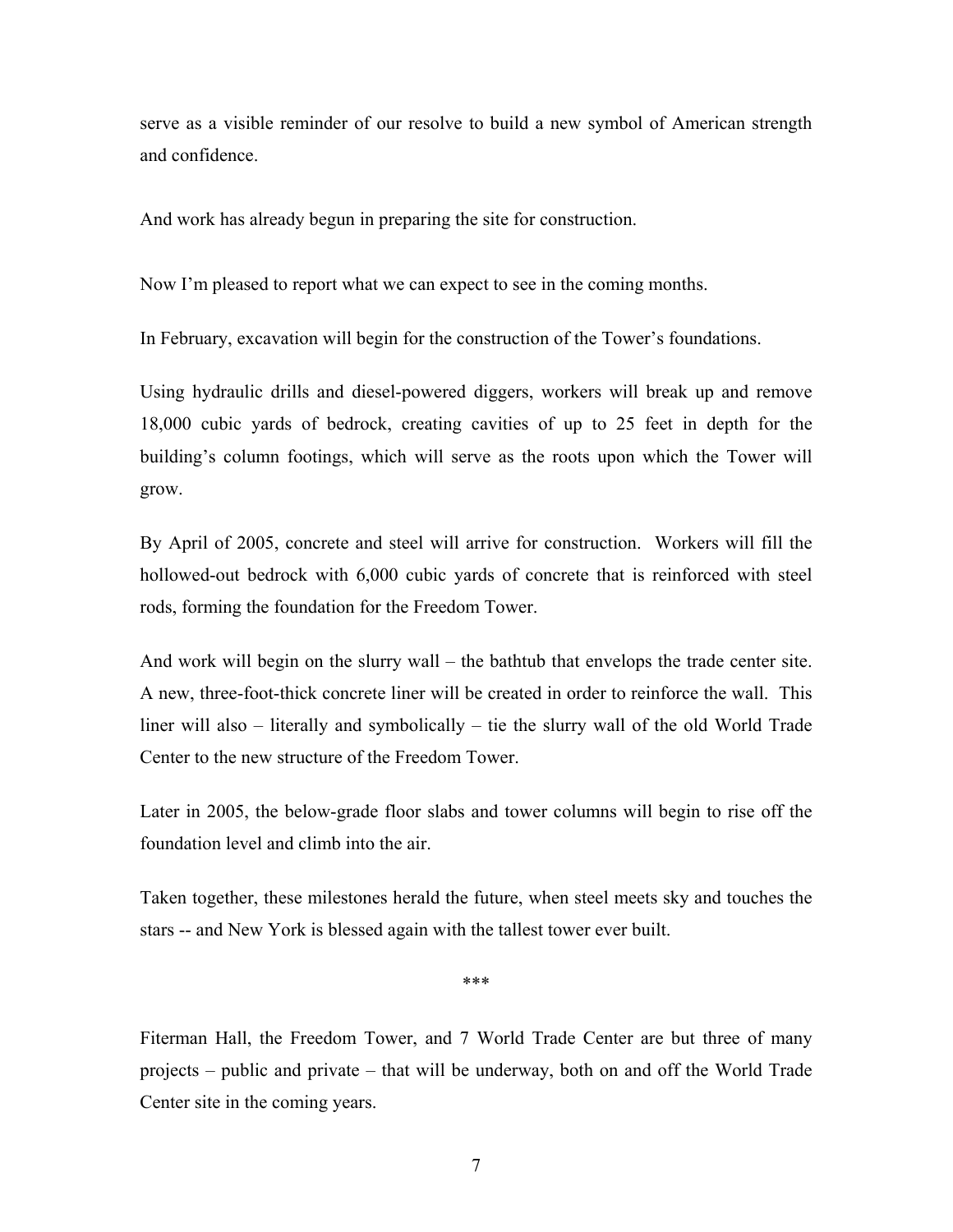To say that there will be an enormous amount of construction is an understatement.

To ensure cooperation and improve the quality of life for residents and visitors during the construction period, I called for the creation of a Lower Manhattan Construction Command Center.

Today I'm pleased to announce that Mayor Bloomberg and I have now signed Executive Orders creating the Command Center and empowering it to coordinate the work of our agencies and the private sector.

This Command Center will put all of us on the same path to progress and help ensure that we're fully aligned as we head into the seasons of intensive construction.

\*\*\*

And as we reconstruct Lower Manhattan, we will deconstruct as well.

As you know, Senator George Mitchell, who brokered peace in Northern Ireland, also served as a broker for us right here in Lower Manhattan. Thanks to the Senator's help in navigating us through the legal complexities, we can now begin taking down the Deutsche Bank building.

As we deconstruct this building, we will work to use high environmental and safety standards, relying upon the finest demolition and environmental control experts.

As a result, when the work begins, it will be done as carefully and as systematically as any demolition has ever been done.

It will be disassembled piece by piece, from the inside out.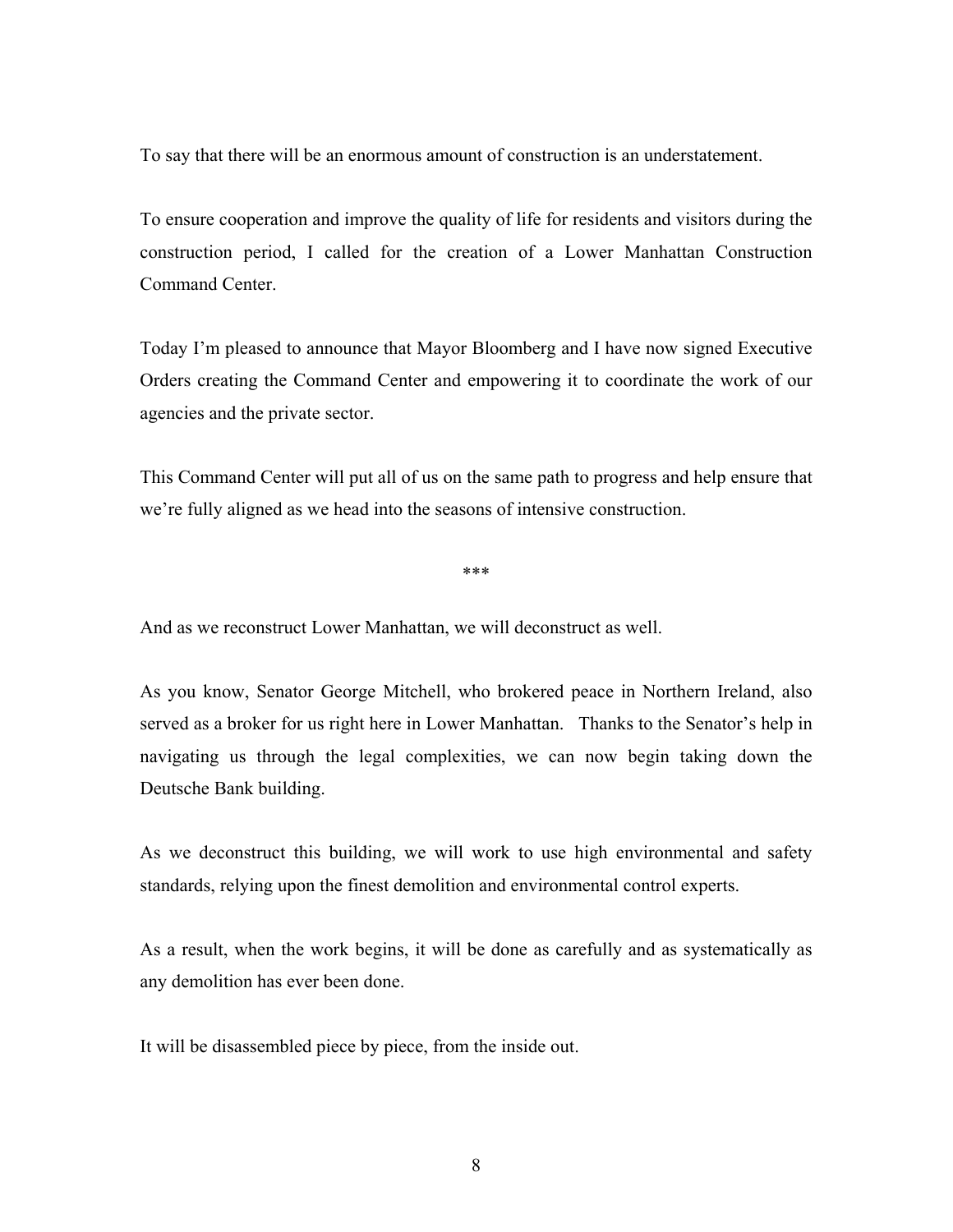I am pleased to announce that demolition will begin next month.

And that unsightly shell of a building that served as a reminder of fear and hate will be completely removed by the end of next year.

\*\*\*

A successful rebuilding plan demands that we revamp our transportation system, not only to repair the damage sustained by the attacks, but to help benefit Lower Manhattan economically.

By bringing this antiquated system into the  $21<sup>st</sup>$  century, we will help tie this community to the rest of the city, to the metropolitan area, and indeed, to business people, tourists, and travelers across the globe.

Each time we have met here together, I have outlined and updated you on a series of initiatives to achieve these aims.

They include a new World Trade Center Transit Hub, a new Fulton Transit Center, a revamped, state-of-the-art South Ferry subway station, a revitalized West Street, and, most importantly, direct rail access from JFK Airport and the Long Island Railroad system, providing access to the region's workforce and the world's airports.

This month, we've reached a milestone, as our temporary PATH station has now been operating for a full year.

We had expected that daily ridership for this renewed PATH service would reach the level of about 26,000 passengers by October 2004.

In fact, we surpassed that level just weeks after the station reopened last November.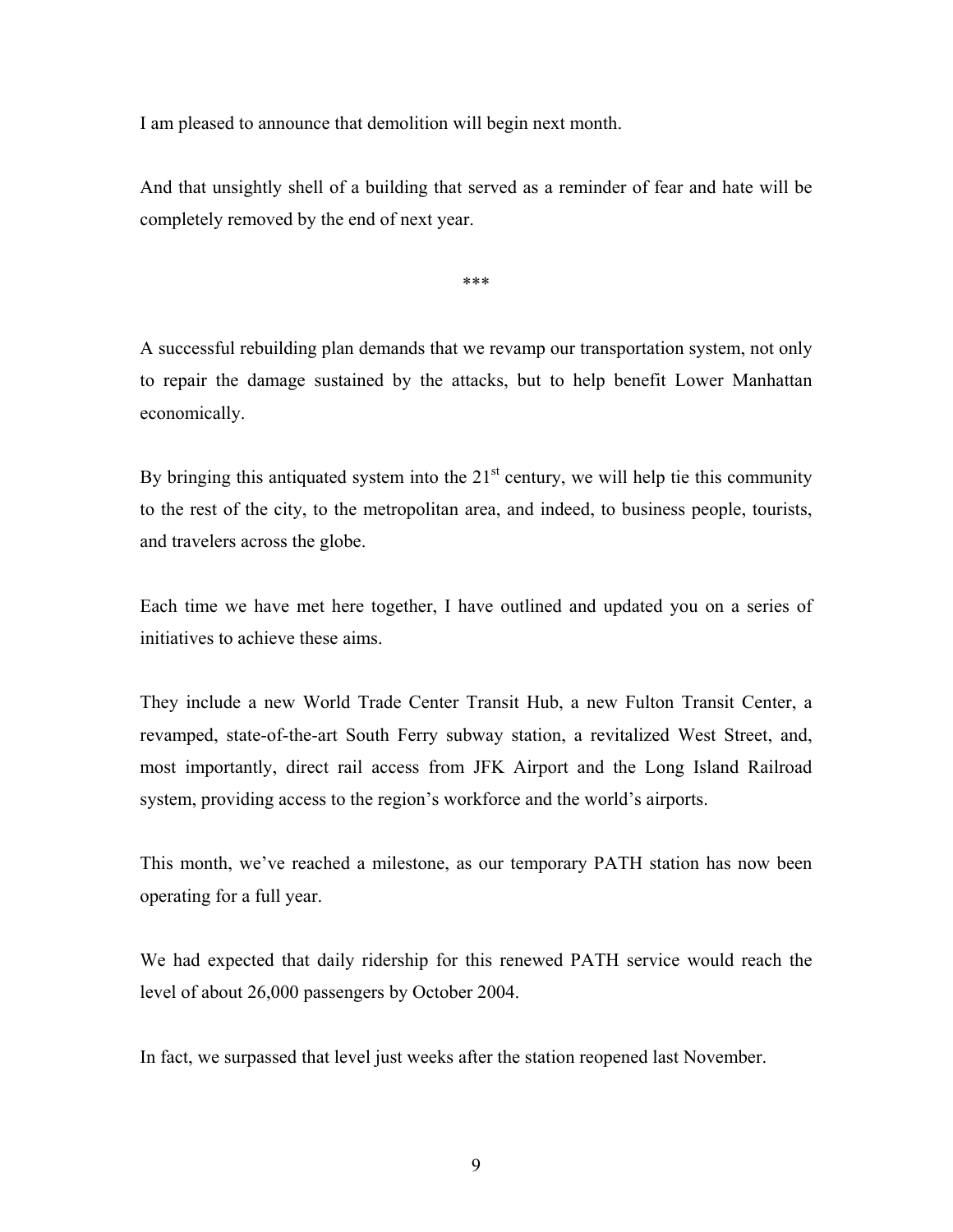I am pleased to report that over 38,000 passengers came through the station last month – 12,000 more than we had hoped.

Clearly, the World Trade Center PATH station is a true success story for Lower **Manhattan** 

Soon we will surpass even this success. Our permanent transit hub designed by Santiago Calatrava will be a magnificent complex providing a seamless and unprecedented link from east to west, including all-weather underground pedestrian connections from the ferry service by the Hudson to the PATH station at the Trade Center, and on to Broadway and the subway lines of the Fulton Transit Center.

When this transit hub is completed, Lower Manhattan will have a world-class transportation infrastructure and a grand point of arrival that will deliver people to the World Trade Center site with unparalleled comfort and efficiency.

I'm proud to announce that we will break ground on this visionary station this summer – on time and on schedule.

To the east of the site, I'm pleased to announce that construction will soon start at the Fulton Transit Center.

Next month, the portion of the project involving the 2 and 3 subway lines at Fulton and Nassau and the south entrance to the 4,5 at Maiden Lane and Broadway will begin.

This work precedes the bulk and heart of the project – the actual overhaul of the station at Fulton and Broadway, which will begin next year.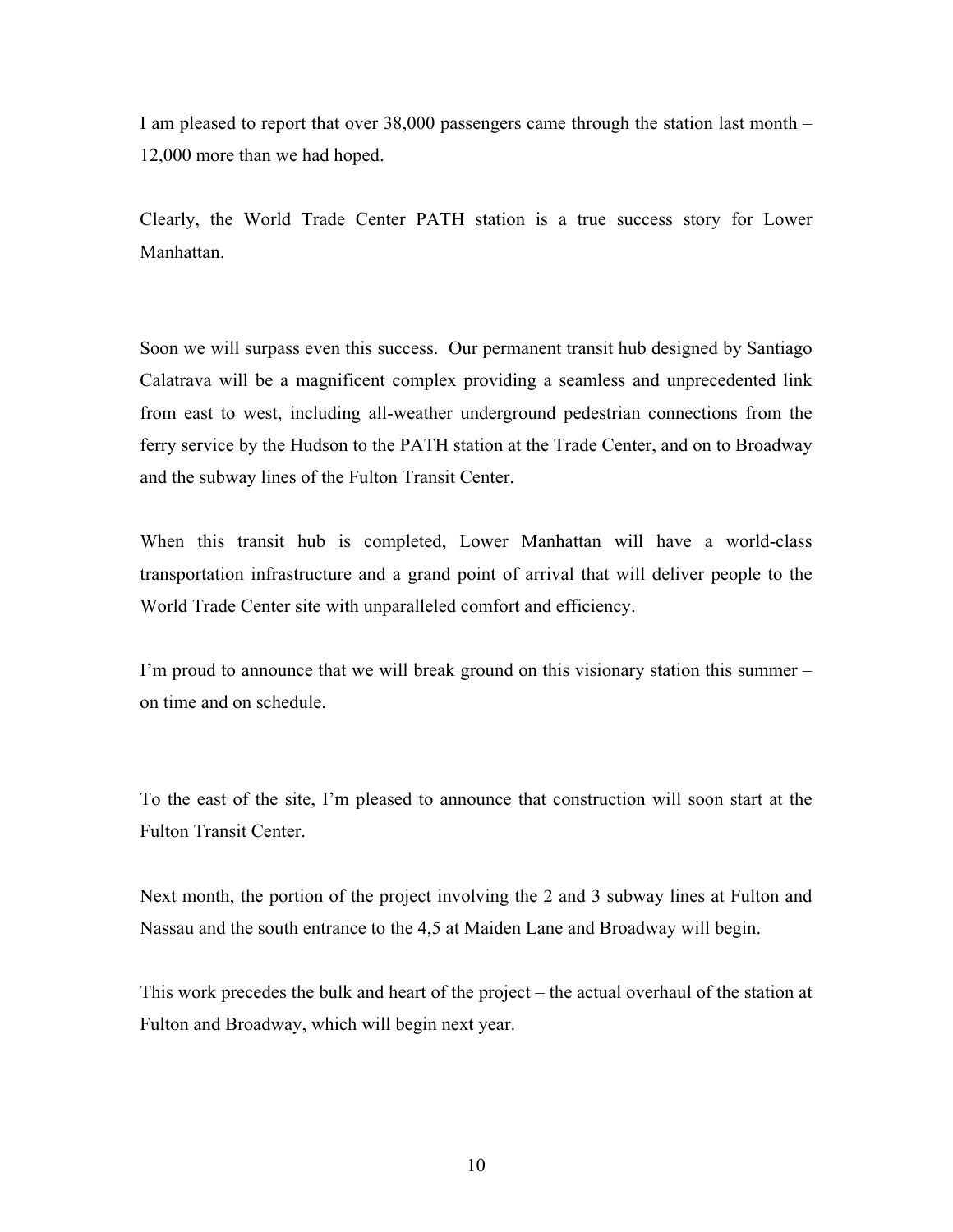By 2008, commuters will no longer have to walk through a dim subway labyrinth, but will come to work through an easy-to-navigate, sunlit concourse.

To the south, at the tip of the island, construction begins next month on the new South Ferry Station.

Through this work, there will soon be better transfers to the N and W lines and the Staten Island Ferry and improved service on the 1,9 line.

To the west, we'll soon begin revitalizing West Street.

In September, we awarded the construction contract to create the lower promenade.

Next month, we will break ground for the grand promenade, which will extend from Washington to West Thames.

I am very pleased to announce that we've now identified and earmarked full funding for all four of these projects – the Trade Center hub, the Fulton Transit Center, the South Ferry station, and the West Street promenade. We are moving forward together with confidence.

\*

And as to the final, central piece of the transportation puzzle:

I'm pleased to announce the start of the environmental review for Long Island/JFK Airport access.

We expect to move aggressively into preliminary engineering within two years – and, after that, construction will start.

11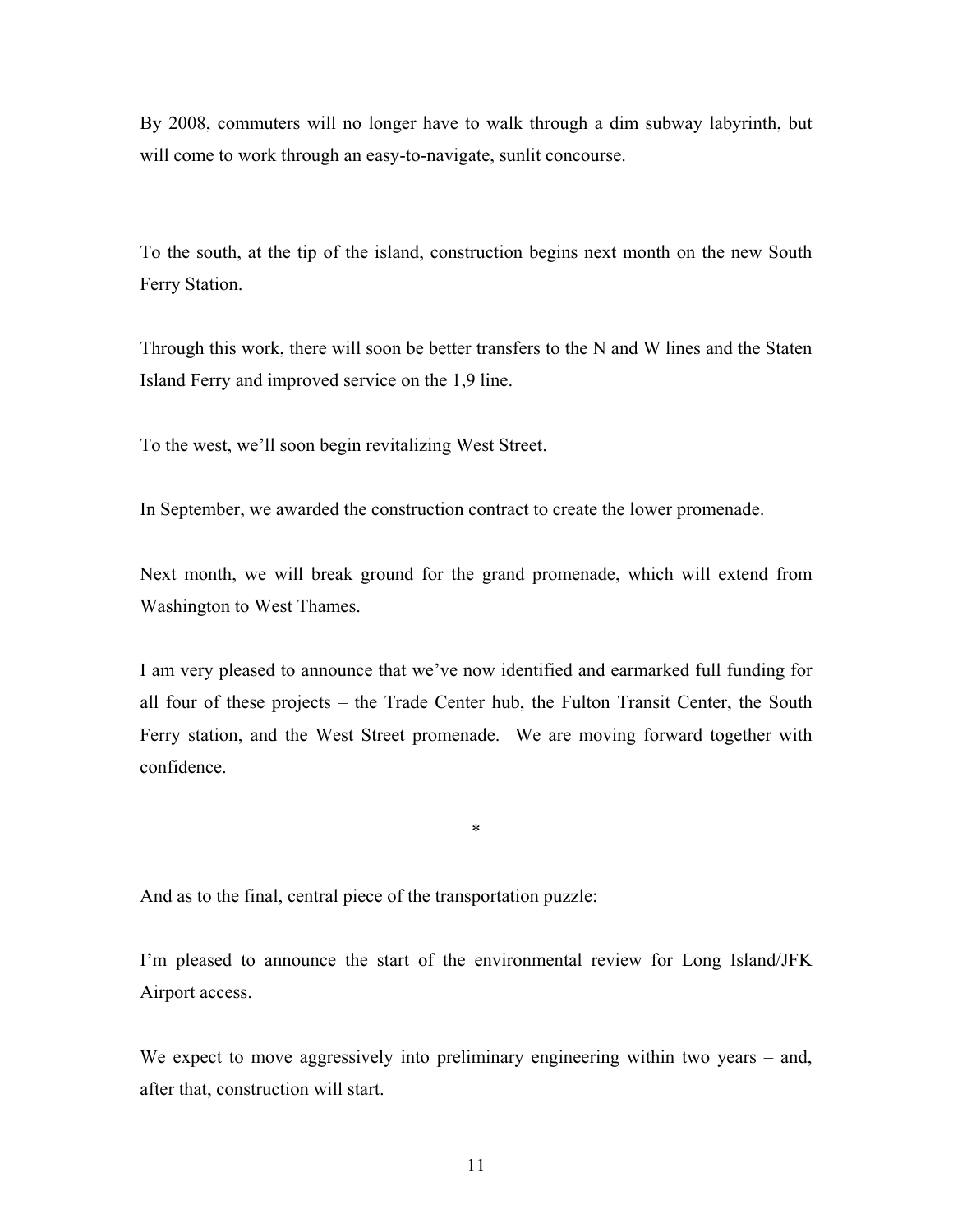As many of you know, last May, I wrote personally to President Bush and asked his support for this vital and important project. I am honored and grateful that he's given his full support for the rail link and is helping us get the funding we deserve.

Now we'll return to Congress to secure the \$2 billion we need as a down payment on this rail access plan -- \$2 billion that is rightfully ours – from the original \$20 billion federal commitment.

That \$2 billion – combined with the Port Authority's contribution of \$560 million and the MTA's commitment of \$400 million – will comprise nearly half the total cost of this essential project. With this massive commitment of funding in hand, we will have the momentum we need to move forward in our plans for  $21<sup>st</sup>$  century airport access.

I'd like to thank our Congressional delegation for their strong support and help for this effort.

And let's also thank our coalition of advocates – including Bill Rudin, Roland Betts, Ken Chenault, Tom Renyi, Stan O'Neal, Carl Weisbrod, Steve Spinola, John Zuccotti, Kathy Wylde, and many others – who've gone to bat for this critically important rail link project.

With your help, I know we will succeed with the new Congress.

\*\*\*

One of the most important aspects of the rebuilding is the construction of new cultural facilities at the World Trade Center site.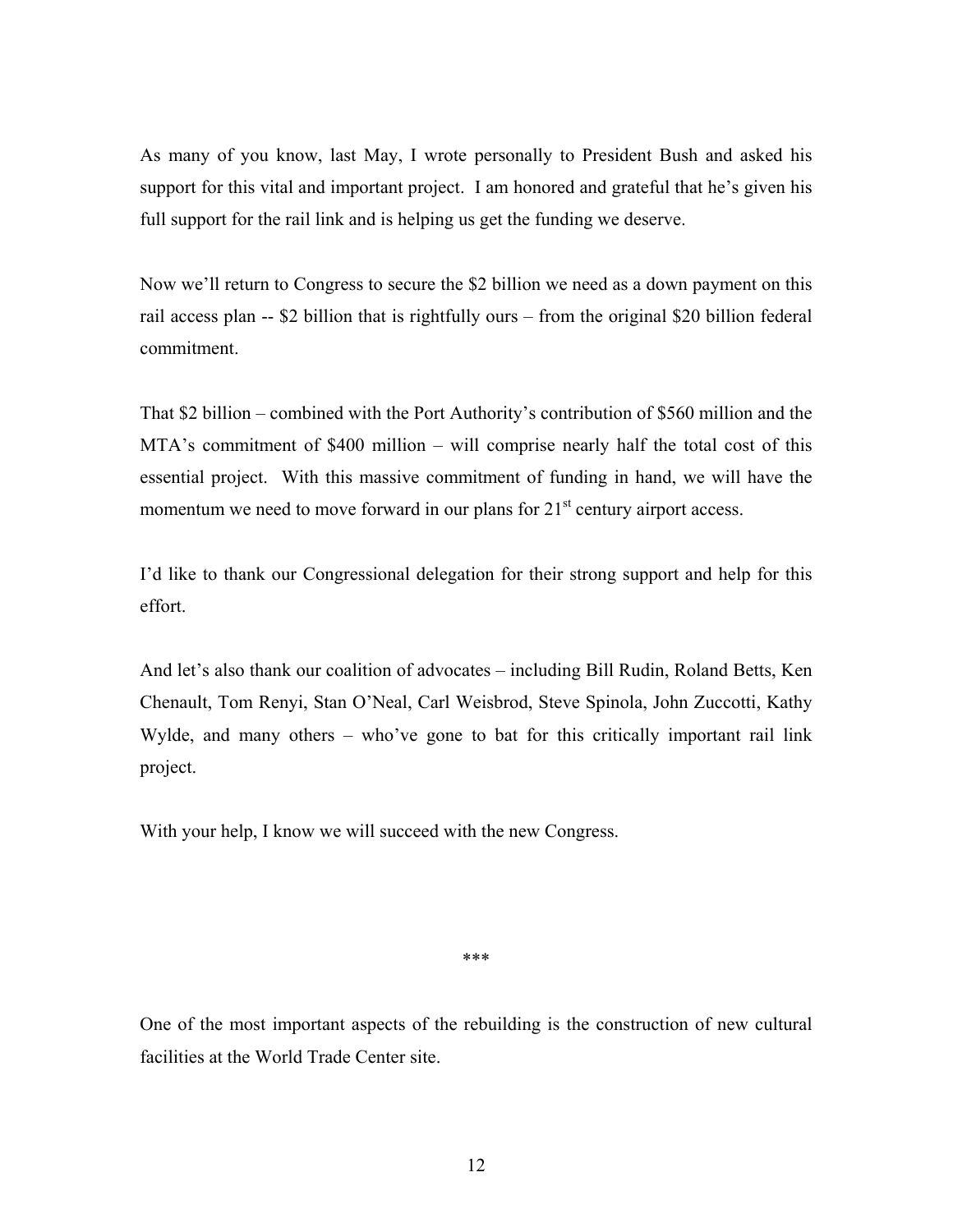In June, we selected four exciting institutions to occupy two grand buildings at the site. These buildings will stand as symbols of the enduring grace and goodness of humanity  $$ even in the face of terror and tragedy.

Already, in just five months since their designation, the Joyce and Signature theaters and the International Freedom and Drawing centers are all making significant strides in planning for their new facilities and activities.

For example, the Joyce and the Signature have traveled to California to tour the Walt Disney Concert Hall, a project that has brought a new vitality to Los Angeles' downtown – and that may serve as an example to us as we move forward.

The Disney Hall was designed by Frank Gehry, the newly chosen architect for the World Trade Center Performing Arts building.

The Joyce has assembled some of the nation's finest choreographers to help in the creation of a  $21<sup>st</sup>$ -century dance theater.

I'd like to recognize Garth Fagan, the Tony-award winning choreographer behind the Lion King, who is with us today. Garth is from Rochester and will bring his talent and his dance company to the Joyce in its inaugural downtown season.

The Signature Theatre Company has begun holding design workshops with some of the most esteemed theater practitioners in the country.

Among these practitioners is Bill Irwin, an award-winning actor, director, and playwright whose credits range from Sesame Street to "The Grinch That Stole Christmas," and who is with us today. Bill, thank you for your vital contribution to this project.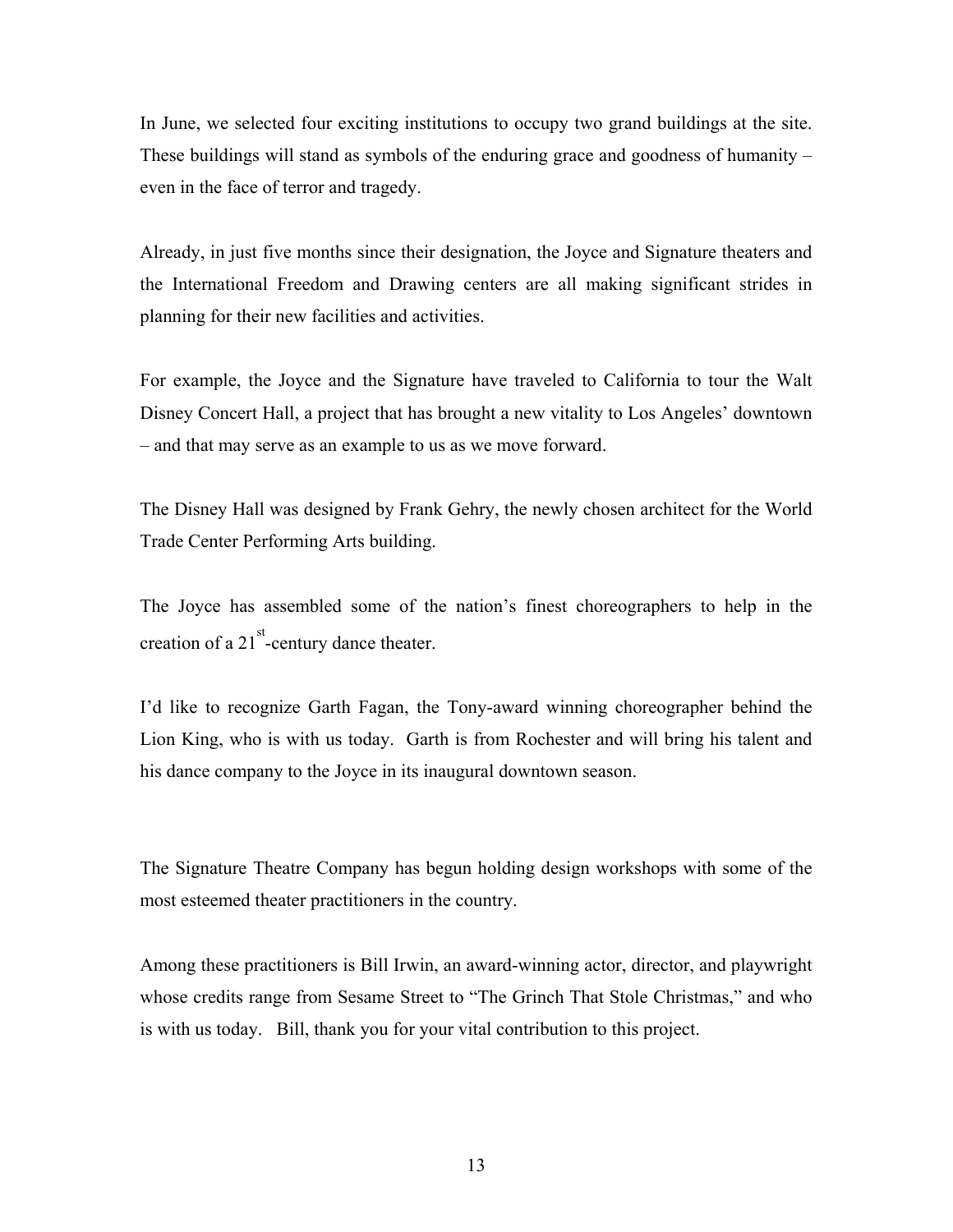The Drawing Center has traveled to Norway to view the works of their selected architect, Snohetta [SNOW-HETTA]. And I'm pleased that, last week, the Norwegian Prime Minister visited the LMDC to discuss his enthusiasm for the project.

The Drawing Center is already in the process of creating a downtown space where the public can experience and enjoy the simple and profound pleasures of drawing – including an exhibition by leading contemporary American artist Richard Tuttel. Richard is with us today – and I want to thank him for helping to make the Drawing Center successful.

 The Freedom Center has formed a committee of outstanding individuals to create vibrant content on the global quest for what our own Declaration of Independence deems the inalienable rights of humanity.

The Freedom Center aims to open at the World Trade Center in 2009 – and that year has important symbolic meaning. It's both the 200th anniversary of Abraham Lincoln's birth and the 80th anniversary of Dr. Martin Luther King's birth. When it opens, the Freedom Center will unveil a major exhibit that explores the birth, rearing, and maturation of liberty in America.

The Freedom Center will also convey stories of courage and inspiration like those of Amchok (am-chuck) Thubten (thub-tin), a Tibetan monk, and Yousif (yew-sif) Hasan (ha-san), a Sudanese citizen, two brave men who fled to America after peaceful political protest subjected them to years of brutal imprisonment in their own countries.

Both Amchok Thubten and Yousif Hasan are with us today. Thank you for making the International Freedom Center – and your dream of freedom – a reality.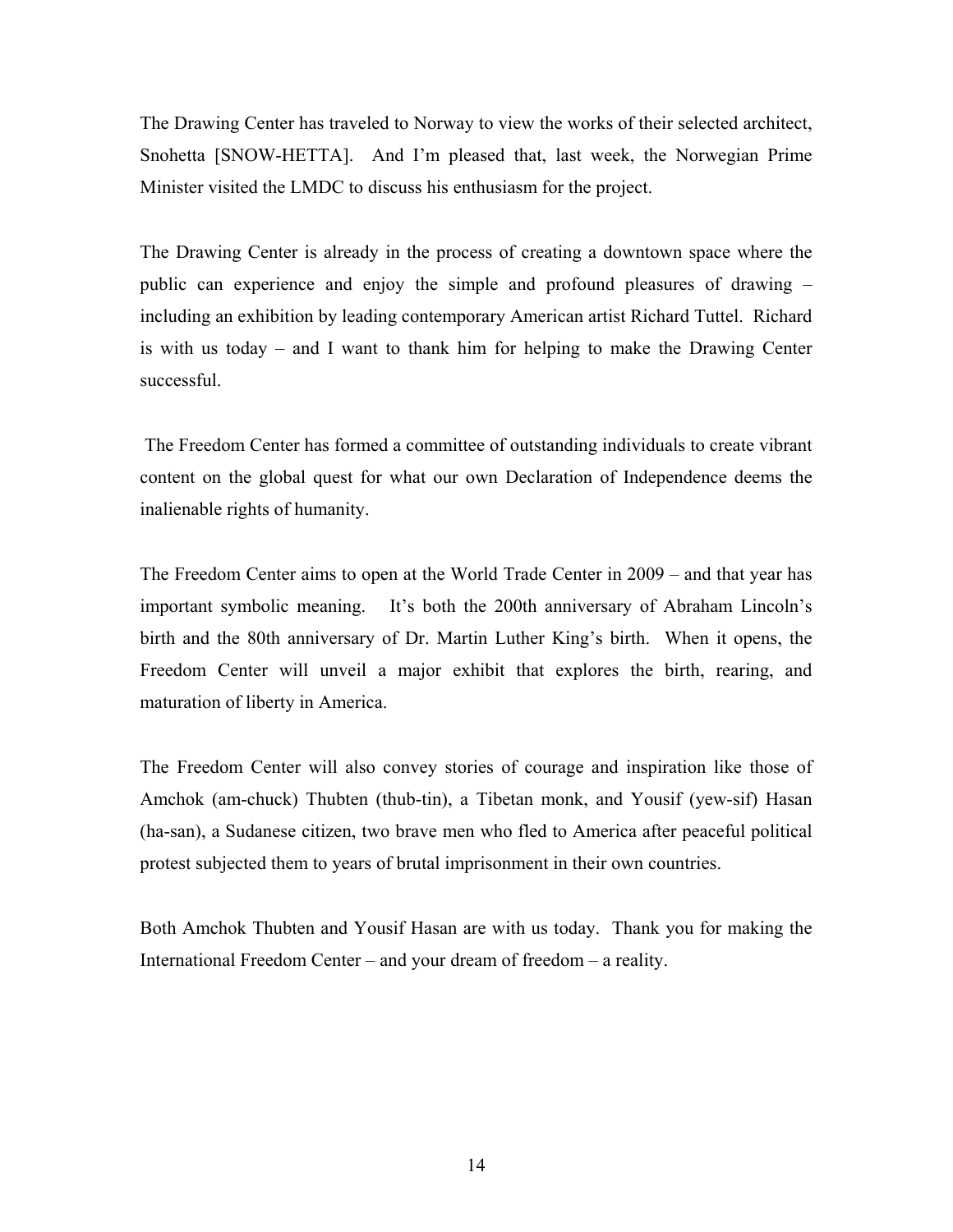While we wait for the cultural institutions to be constructed at the World Trade Center site over the next several years, we must build momentum for the day they will first open to visitors.

To that end, we've decided to build on Lower Manhattan's well-known tradition of great cultural festivals.

They include the Splendor of Florence Exhibit held this fall; the River to River Festival, which brings well over a million people annually downtown; the Tribeca Film Festival, which in its third year had an estimated economic impact of \$72 million, and the new Tribeca Theater Festival which I was proud to launch with Robert DeNiro, Jane Rosenthal, and Craig Hatkoff last month, as well as many other downtown happenings.

I am pleased to announce that next summer, as part of the River to River program of activities, our four exciting cultural institutions will help create a new annual cultural celebration.

This celebration - which we'll inaugurate in such forums as Battery Park and Federal Hall - will give us a taste of what we have to look forward to once the cultural complex is complete.

I'd like to thank the LMDC for its contributions to cultural initiatives and urge them to contribute to the construction of the World Trade Center cultural facilities to get them off the ground and lift our own spirits with them.

\*\*\*

Virtually every day, someone approaches me to share their own thoughts, feelings, and memories about September 11<sup>th</sup>.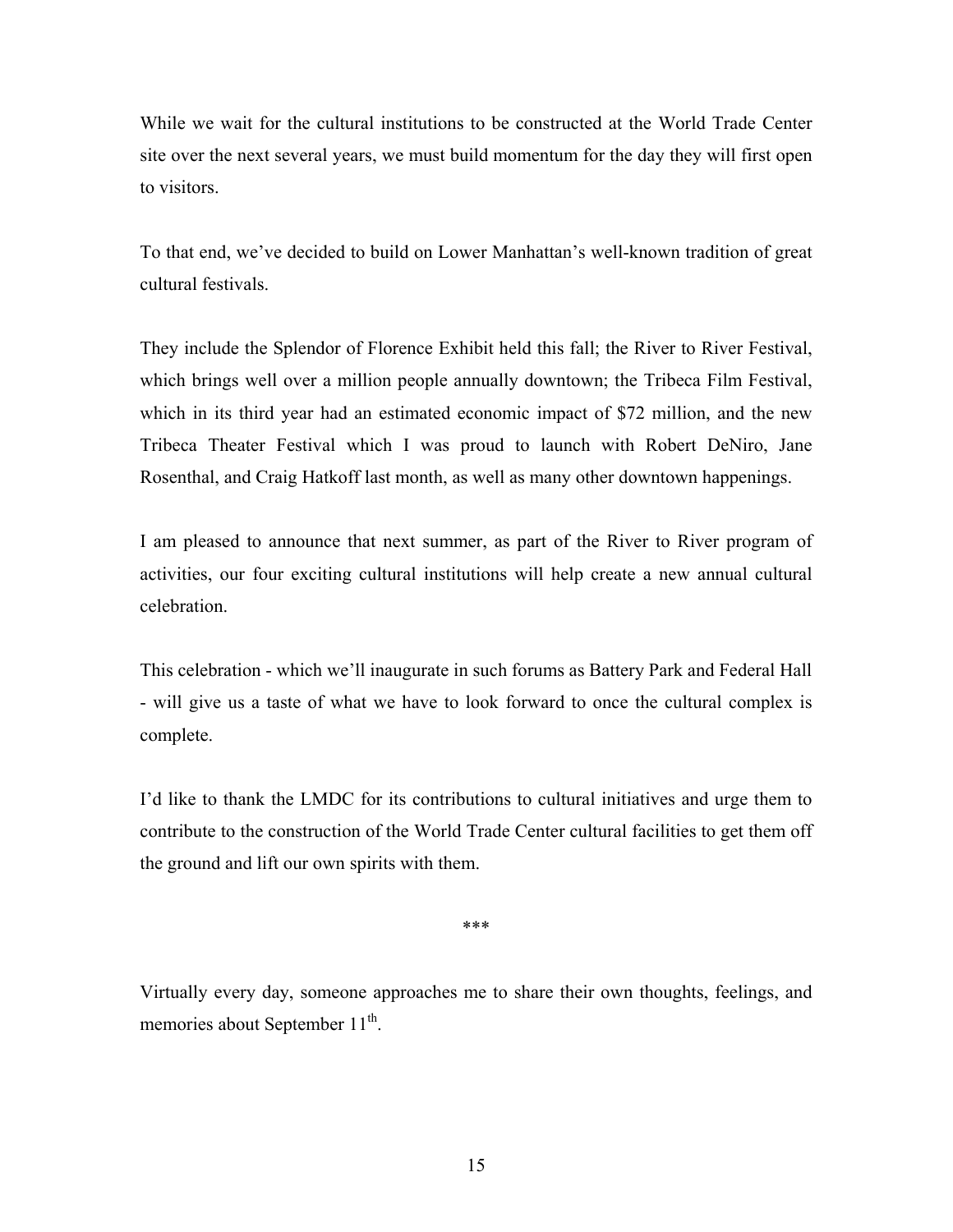This summer, while in Saratoga, I was approached by one of the many brave and tireless iron workers who spent so many sleepless nights at the World Trade Center site.

I told him how proud and how grateful we are for his dedication and sacrifice.

I told him how there remains for us a sacred duty to remember those we lost.

And I assured him that the story of September  $11<sup>th</sup>$  will be fully told.

Those who perished that day deserve a memorial that honors their lives, mourns their passing, provides solace to their loved ones, and tells their story to the world.

We need to reaffirm our collective choice of making the memorial the centerpiece and our first priority in our rebuilding effort.

And so, step by step, we are implementing the plans for our memorial.

At the start of 2004, two of our memorial architects, Michael Arad and Peter Walker, unveiled their schematic design concept for the entire memorial complex.

Since that time, they've partnered with a third architect, Max Bond of Davis, Brody Bond.

I'm pleased to report that by the end of this year, this December, Michael, Peter, and Max will have fleshed out their concept and created a model for a full and final design for the world to see.

\*

Let me give you a brief preview of the underground portion of the memorial complex – the most sacred area of the memorial site.

Picture the old foundations of the Louvre in France or the catacombs at the Vatican.

16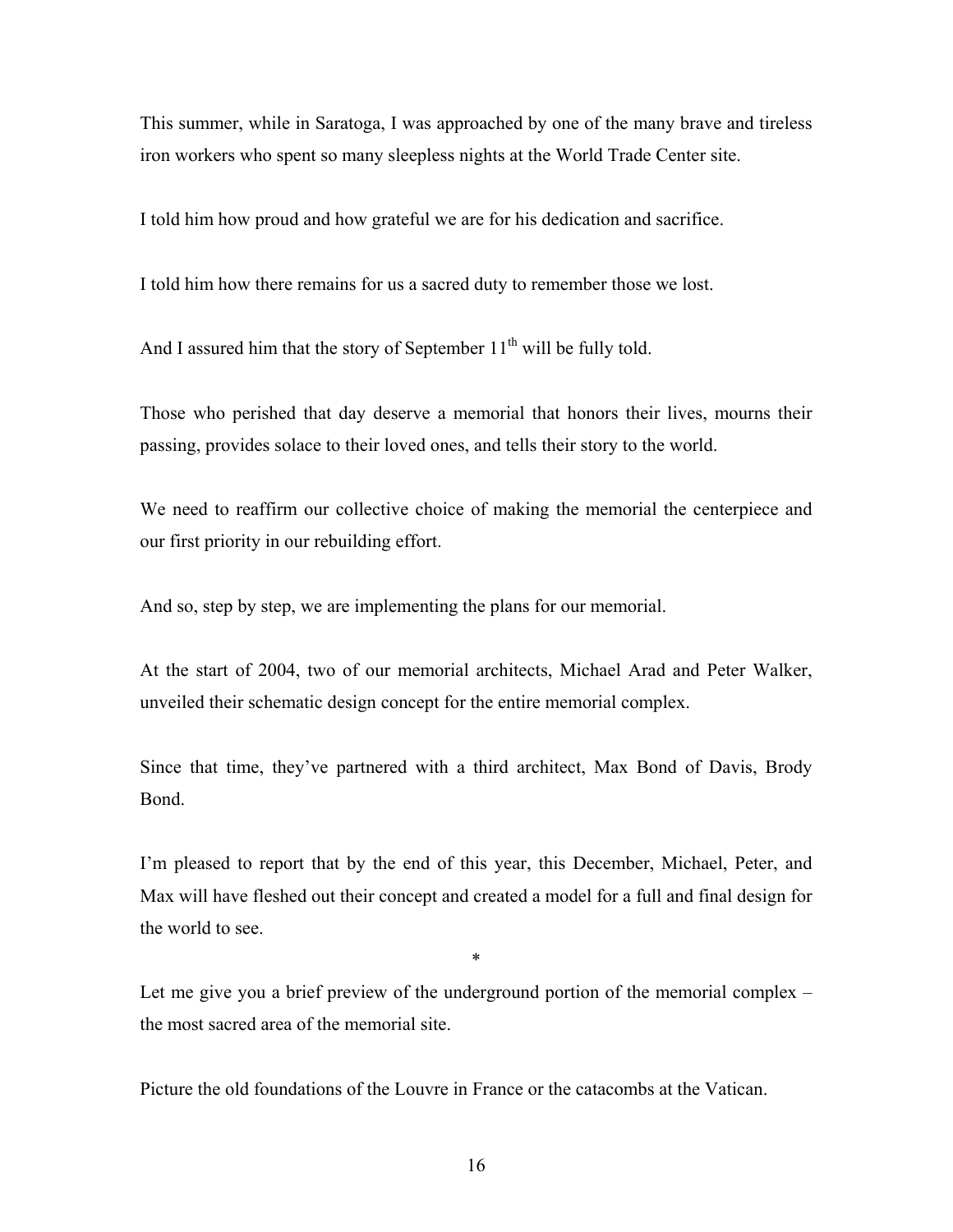Families will descend and touch the bedrock as they have every anniversary - and visitors will see the exposed foundation where the towers fell and heroes perished.

Within the north tower footprint will be a room at bedrock dedicated to contemplation and reflection.

This room will include a tomb for the remains of those we found but could not identify.

It will be both a public and private space reserved at certain times for victims' families.

Looking up from the north footprint, visitors will glimpse the sky and the Freedom Tower, where life re-emerges and the human spirit triumphs over terror.

At bedrock, at the edges of the two footprints, we'll see their original box beam columns, laying bare the very roots of the towers as visitors absorb the meaning of what took place here.

Between the two footprints, and to the west, visitors will set sight on the Memorial Center – an immense interpretive museum dedicated to remembering the events of September 11, 2001, and February 26, 1993.

At the westernmost edge of the underground space, visitors will approach and behold the slurry wall – which Daniel Libeskind so eloquently deemed the symbol of America's resiliency and our democracy's durability.

These elements are but a few of what we'll see when Michael, Max, and Peter unveil their completed design for the entire memorial next month.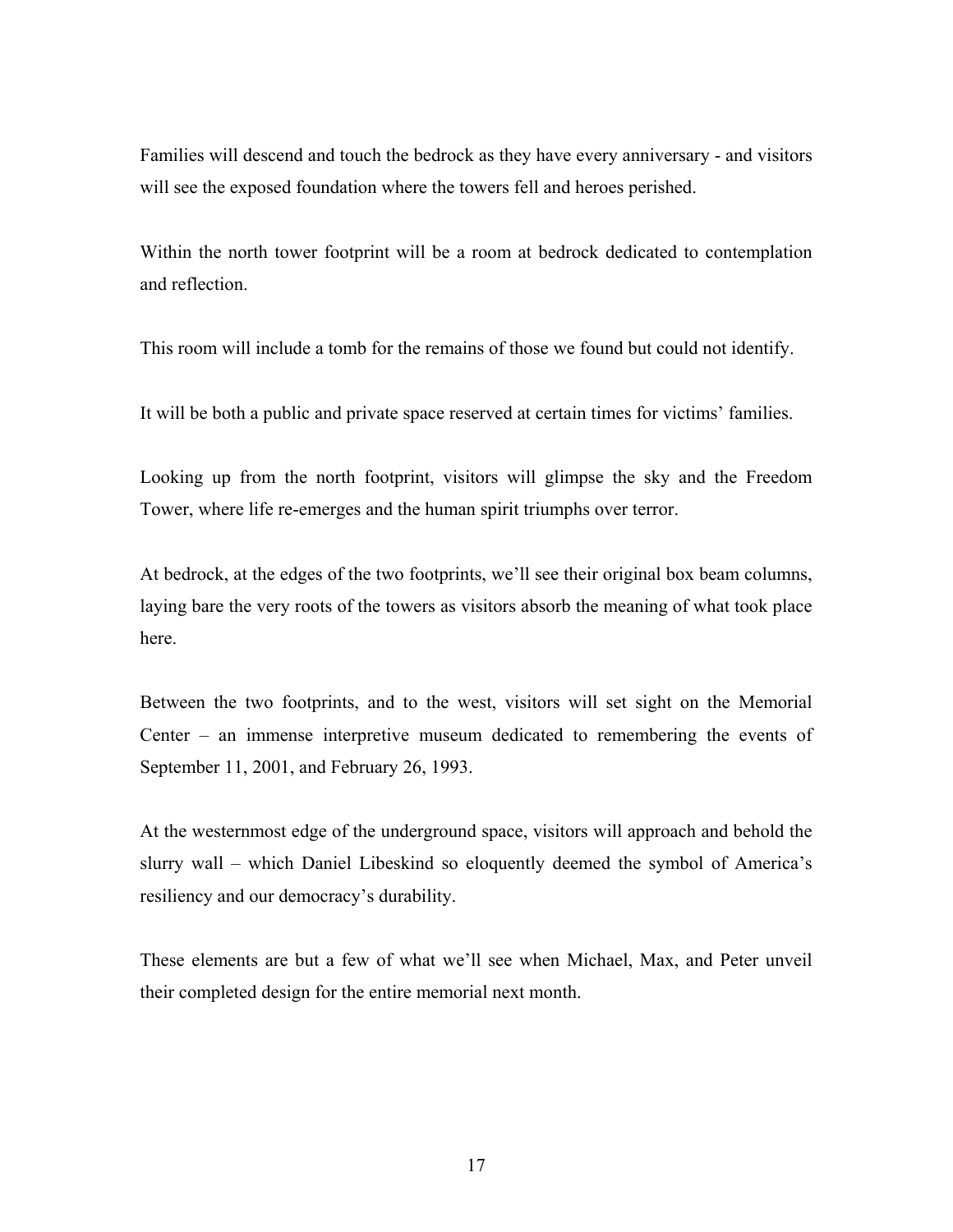I know that I speak for all New Yorkers and people from all over the world when I say we can't wait to see the final product. How grateful we are to see our heroes being honored and remembered by your splendid work.

The unveiling of the design is just one of the many concrete steps we are taking to make this memorial a reality.

\*

I'm pleased to announce that we've selected a curator for the Memorial Center.

Howard/Revis Design, which has created exhibits at such leading institutions as the U.S. Holocaust Museum and the National Museum of Natural History, will ensure that our museum both bears witness to lives cut tragically short, and tells the inspiring story of the greatest rescue effort in history.

I am pleased to report that Howard/Revis has committed to work with Davis Brody Bond, the architects who are helping produce the designs for the entire memorial complex, as well as the architects who are designing the above-ground museum building.

These teams will together create the design for the Memorial **Center** 

This way, there will be an aesthetic consistency and creative spirit across the complex – affording countless visitors a unified, uninterrupted, and unforgettable experience.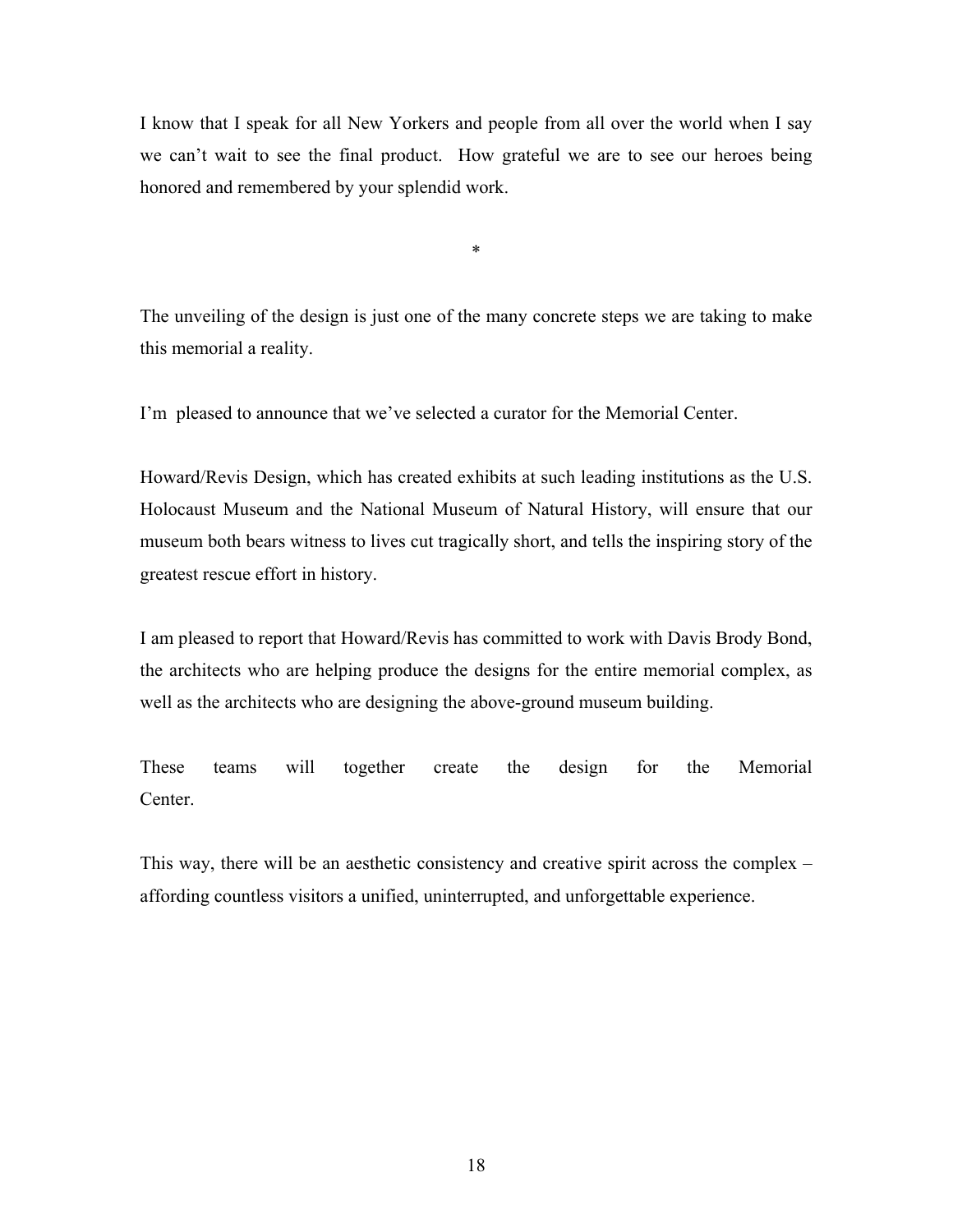And then, when spring arrives, we will select trees that will line and landscape the plaza surrounding the footprints.

One small tree holds a special place in people's hearts.

This Yew tree – along with its planter – originally stood near the base of one of the towers.

Bruised, battered, and barely alive after the attack, it was eventually moved to the Executive Mansion in Albany, where it could be cared for.

During the move, an NYPD detective who had worked with the recovery teams was visibly affected.

To others, it was only a tree, but for her, it had been the only living thing she had seen that was recovered from the ruins.

I'm pleased to report that our Yew tree – small but strong -- is alive and well and this spring, will finally return to its rightful home at the Trade Center site.

\*

As all of us know, building the memorial will be a costly endeavor.

To that end, I have and will continue to encourage the LMDC to support the memorial in any way possible and to invest in this worthy cause.

But what we need is an organization to raise the funds for construction.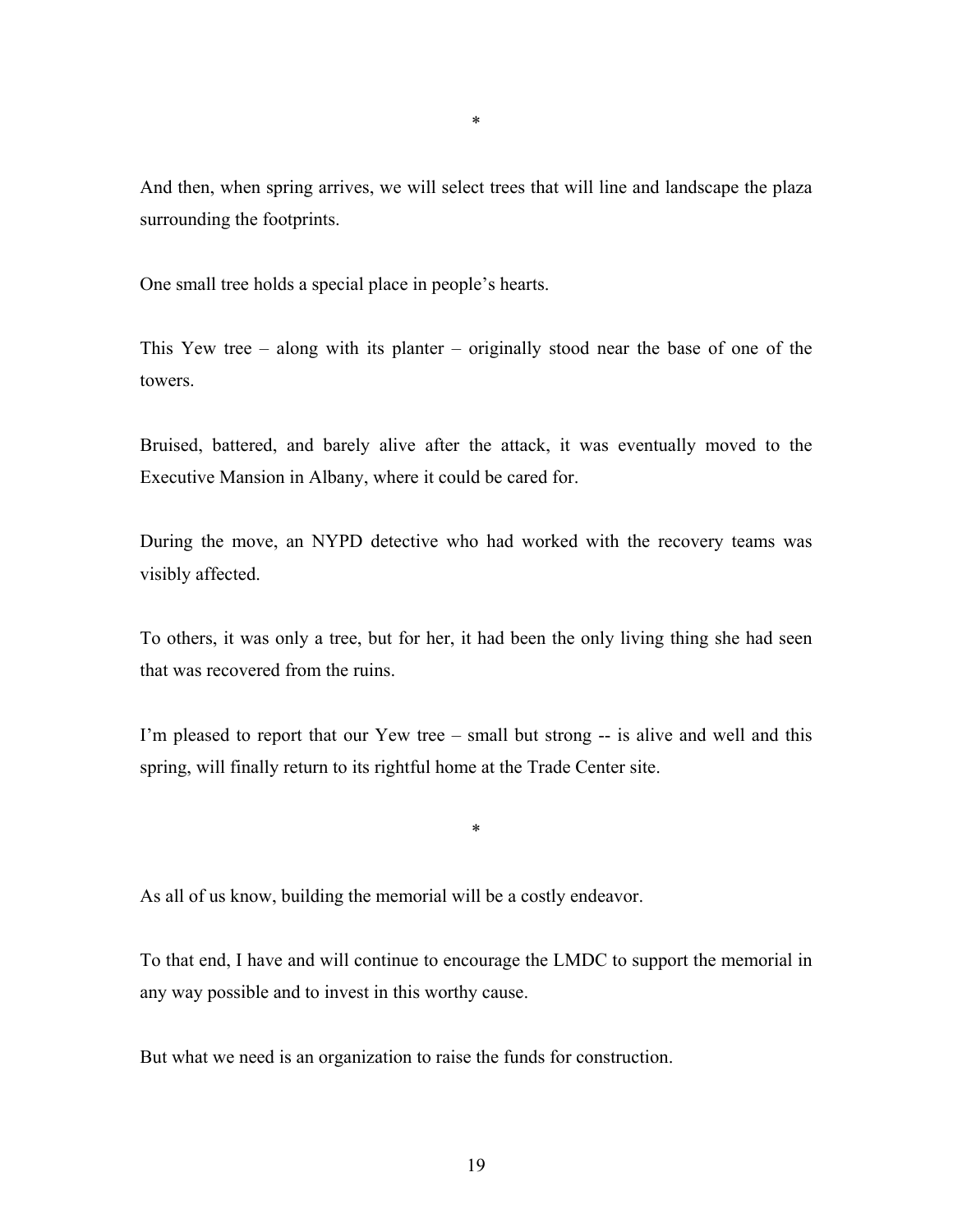I'm pleased to report that we've now formed the Memorial Foundation that will meet this goal.

It will raise resources, and it will own, operate, and govern the entire memorial and cultural complex.

Today, I am proud to announce that all four former Presidents of the United States will serve as honorary members of the distinguished Board of the Foundation.

Presidents Gerald Ford, Jimmy Carter, George H.W. Bush, and Bill Clinton have all pledged their support for our noble cause – helping our nation heal, remember, and renew.

We are grateful that these four historical figures have agreed to continue their service to our great nation by aiding in this endeavor.

Next week, Mayor Bloomberg, John Whitehead, and I will announce the members of the Foundation's Board of Directors – over 20 dedicated individuals from across our state, country, and world, including business people and statesmen, victims' family members and civic leaders. I want to express my gratitude to John Whitehead for his tireless and successful efforts in recruiting a terrific slate and forming this Foundation. We are indebted to you yet again, John.

This group will ensure we have the resources not only to build the memorial but to enable its operation for generations to come.

We look forward to next week's Foundation event and we hope that all of you will lend your support to the Board as it assumes its crucial task.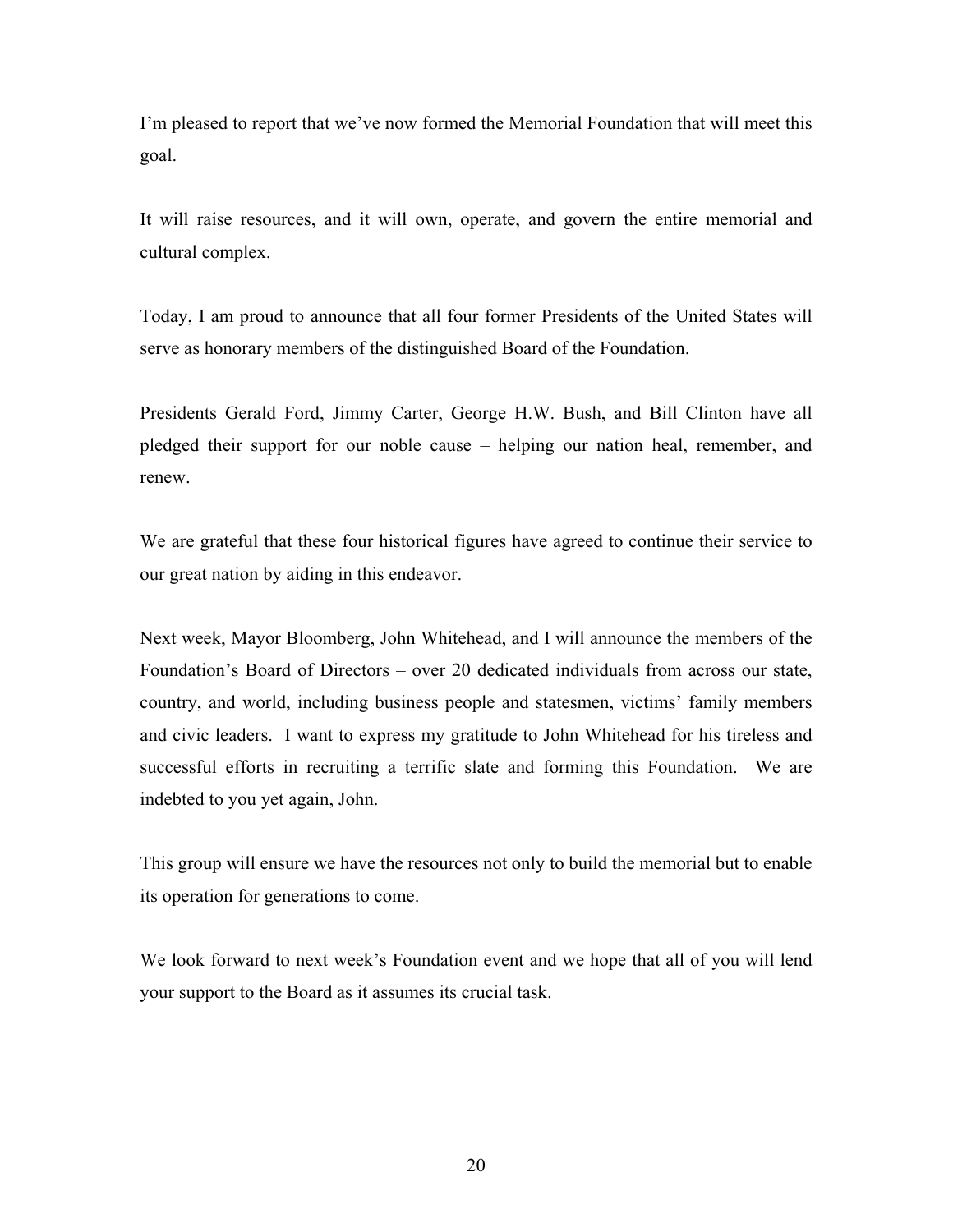Teddy Roosevelt once said, "We are face to face with our destiny – and we must meet it with a high and resolute courage."

From the dawn of our country's founding, our destiny was clear.

September  $11<sup>th</sup>$  made it even clearer.

By our example, we are to be a shining light of freedom and progress to every nation.

Three days from now, we will celebrate Thanksgiving, a symbol of that freedom and progress, where America's forerunners, the Pilgrims, gave thanks.

As we approach this holiday, we, too, are thankful.

We've come a long way since September  $11^{th}$ .

And we're well on the way not only to rebuilding this region, but to making it shine like never before.

What some meant for evil, we are turning to good.

And when our work is done, Lower Manhattan will be a showcase of liberty and a tribute to human dignity, a national treasure and a gift to the world.

As we continue to memorialize and rebuild, may our resolve strengthen and may our courage lead us ever onward.

\*\*\*